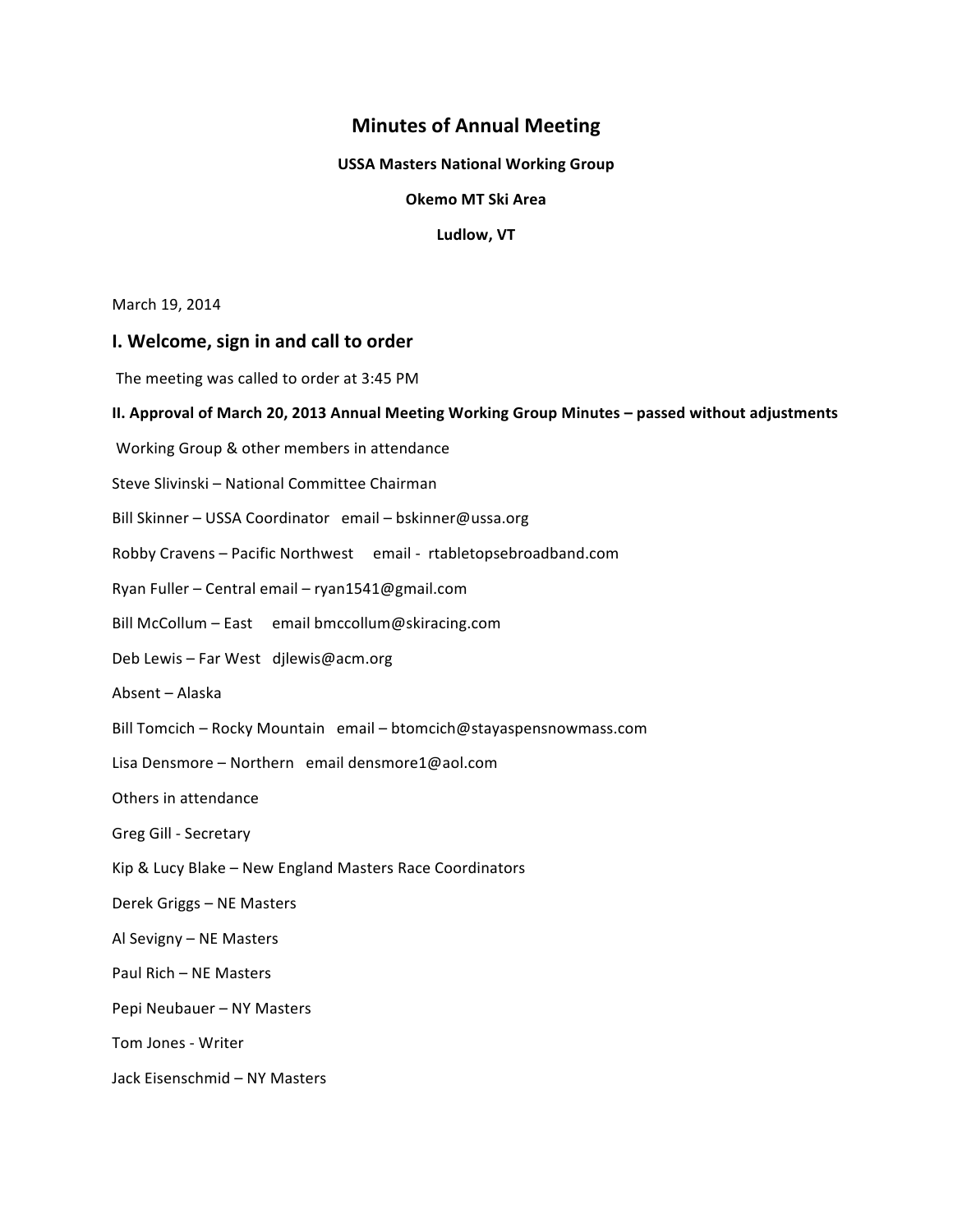## **III. Division Chairpersons Reports**

**Intermountain** Report – This year has been a good year for snow. Good snow leads to good participation at Park City and Jackson Hole. Sun Valley saw record participation this season. We hosted an FIS Western Masters Championship in 2013 sponsored by Phillips 66. Our goals was 200 racers we recorded 140 racers. 10 of the 140 athletes where from outside the United States. The learned from our sponsored races that 2 SG and 2 SL may have specialized effect that may have contributed to a limited participation. The weather during this race was also a limiting factor to achieving our goal of 200 racers.

**East Report** – Good season! Membership status is up. Participation at GS good at 100+, SL continues to be average at 75-65. We attribute the increase in membership to temporary memberships & clinics at Mt Wachusetts, MA and Cochran's Hill, VT. We hosted the Masters National at Okemo Mt. this year 2014. We also hosted a non-Eastern USSA race (4 events) at Whiteface, NY. We attracted 1/3 of the field from ASRA racers and selected Sport Insurance to provide insurance coverage for the officials and the event.

**Central** Report – Weather was challenging us with the 40 races we had scheduled. Unfortunately 9 of these races had to be canceled due to weather. The Kosnick Ski Camps at Boyne Mt. were a huge success. We recorded 40-44 adult participants. There are a large number of beer leagues that we are targeting for next year. One example is our plan to host 2 day camps at Wilmot Hill, Chicago. With some support from Steve Porino at Vail we may realized greater participation. We continue to control our flexibility in conducting races by moving gates and race crew to ski areas that can provide timing assistance to run successful Masters Races.

**Pacific Northwest** Report - The weather from December 10, 2013 until January 26, 2014 we had no snow! Now Mt Bachelor has over 100' of snow. Early in the season Mt Hood was a challenged to schedule and host races when competition for hills space was limited. Our number continue to be solid because of Anne's hard work. We also have started a Women's group with Lisa Densmore coaching and leadership. We hope this will continue to grow.

Far West Report – Winter as we would like it to be skipped the Far West. It has been warm and dry. We continue to have a core group of 60-70 Masters. Mammoth Mt has been providing good training. Lake Tahoe is just getting started.

**Northern** Report – We had 1 race this year at Red Lodge. We shared services with Intermountain Region. Big Sky and Red Lodge are 2 areas that we are partnering with and support our efforts.

National Ski Clinics - Led by Lisa Densmore 8 ski racing clinic (NASTAR format) were conducted for women that were interested in skiing and ski racing. This is designed to encourage women to come and race in Masters Ski Racing.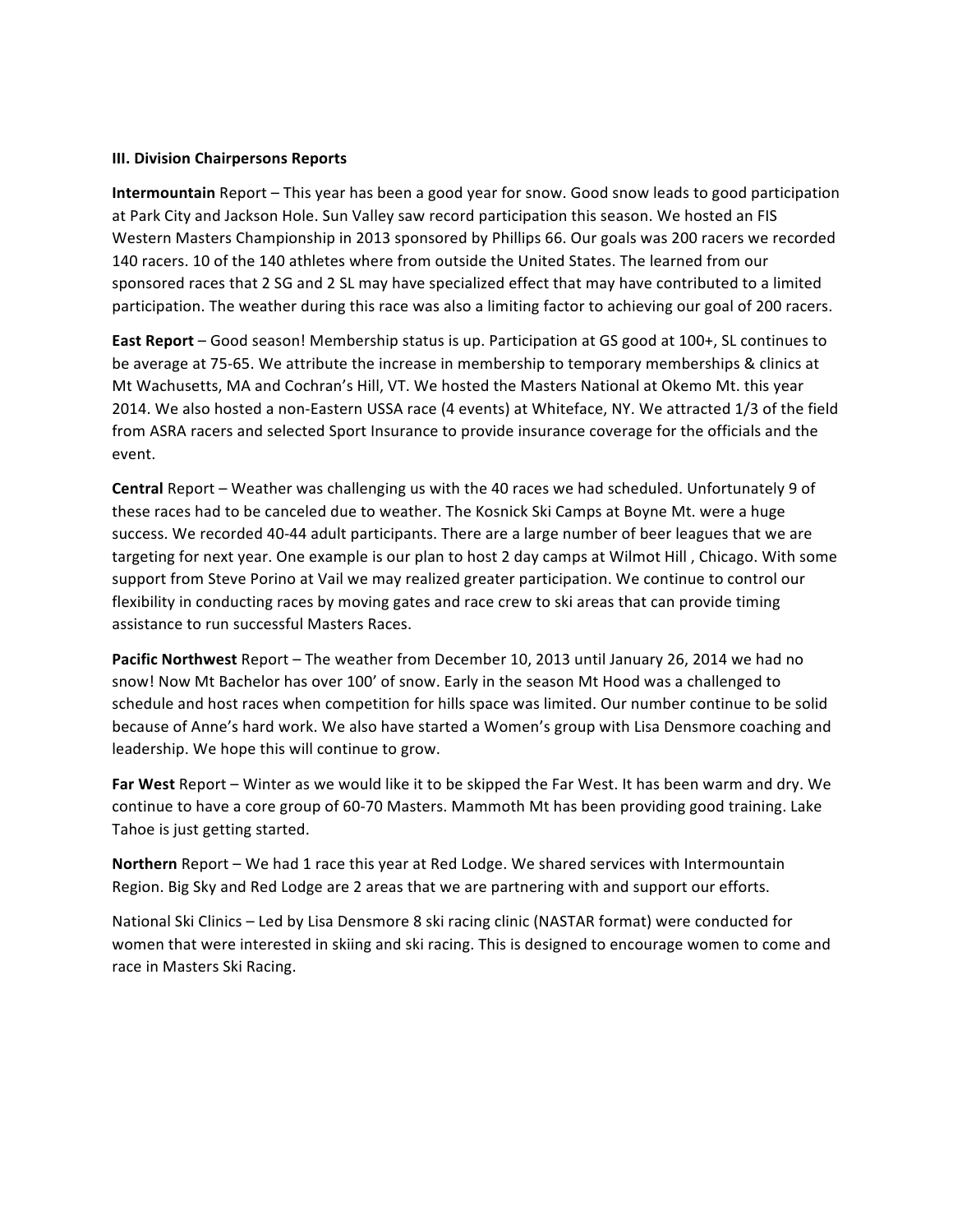## **IV. Bill Skinner USSA Masters Coordinators Report**

USSA Coordinator report - National membership is slightly up. Temporary membership forms will be used again next year. We need to report on how many Temporary Forms did we use in 2013. Please let Bill know. If we expect to continue to use the Temporary Member Form as a means to attract new members we **MUST** complete the forms completely and accurately. In 2013/14 we converted 33 new members to date out of 145 available funded temps. Next year we need to demonstrate the value of the Temporary Membership form and that we can submit the forms which need to be complete and accurate and in a timely manner. Also any changes to the Temporary Form program needs to be communicated ideally before the race season starts so we don't have any mid-course corrections. Can we have Temporary Membership form on line so it can be used in advance of Race Day? Answer: Some divisions have that capability now. The application in reality is no different than a USSA member.

USSA will continue the funded temporary membership program (100) for 2015 for first time Masters racers.

We had a terrific DH here at Okemo for the last 3 days – thank you Okemo staff and race workers.

Next year's Masters Nationals will be at Sun Valley, ID Mar. 16-20 SC/GS/GS/SL

Eastern Regional still needs to be determined.

National Downhill still needs to be determined.

FIS races will be held this year at Aspen on February  $5-8^{th}$ . SG/GS/GS/SL. Please note special homologation and race requirements in the Masters Handbook.

We held the FIS races at Park City this year 2SG and 2SL this was perceived as too specialized events and could have restricted participation.

We also reviewed USSA Masters brochures by Division for their "fit" with recruitment. All use and support the brochures.

Electronic results must be submitted to archive in data base and on Web site.

Review the USSA Masters Time line 2014-2015

July 15 Revised text to Bill Skinner for inclusion in 2015 Competition Guide

Aug 15 Division Race Schedule deadline

Sept 7 Competition Guide on-line

Oct 15 Fall newsletter input deadline

TBA Eastern Regional Championship

TBA National Downhill Championships

Feb 5-8 FIS Masters Cup Aspen SG/GS/GS/SL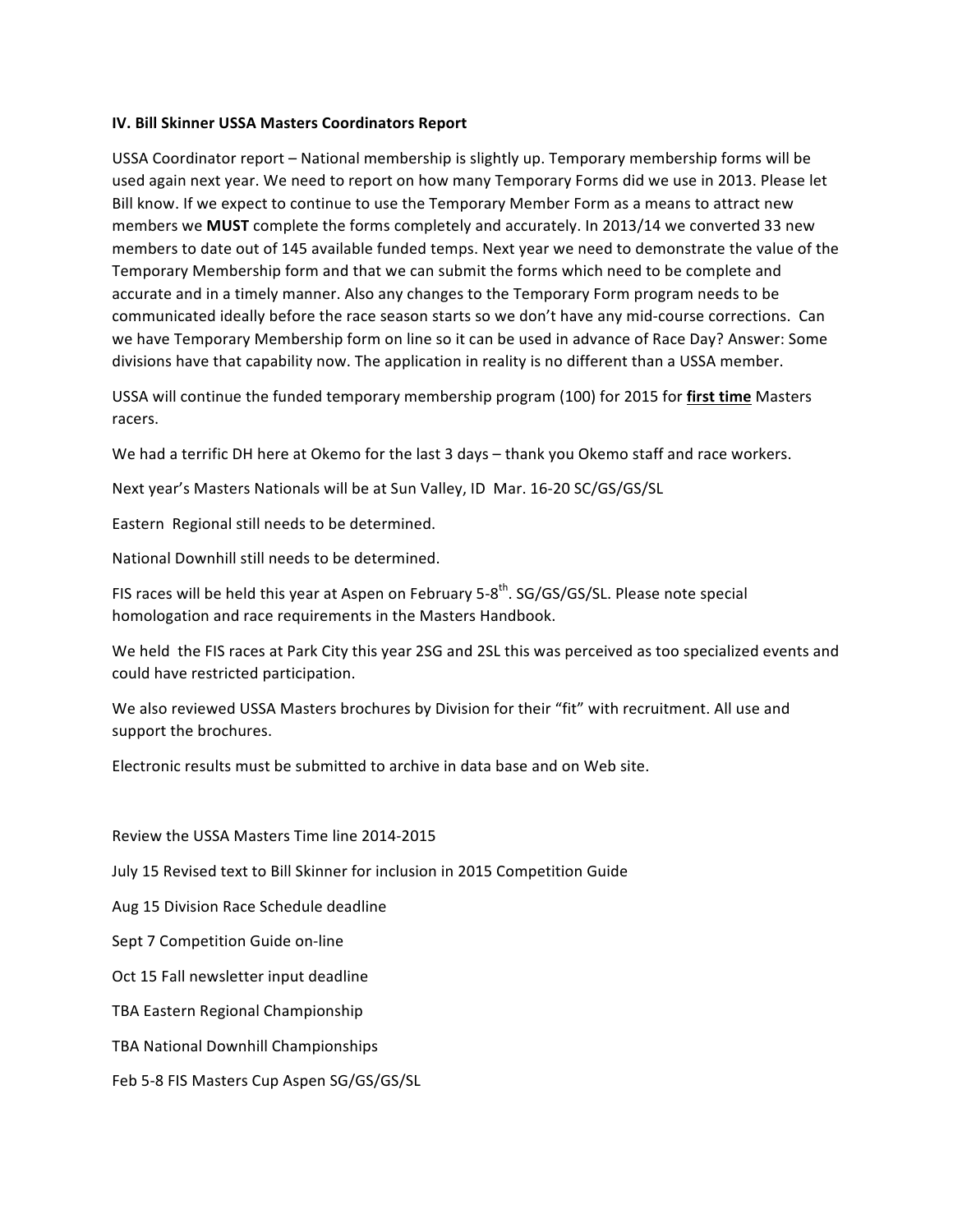Mar 16-21 National Championship Sun Valley, ID SC/SG/GS/SL

## **Agenda item #1**

# **a. Ryan Fuller 3rd party insurance**

Key criteria in 3<sup>rd</sup> party insurance is the coverage for Race Officials (TD's, RF, and Course Setters). They must meet the same criteria (in the one example of a  $3^{rd}$  party carrier) that USSA & FIS require for certification. It is not clear how officials would get credit for officiating an event if no CODEX and or Officials report and supporting race information for non-scored races is sent to USSA. No one knew the comparison coverage detail between USSA to a  $3<sup>rd</sup>$  Party Insurance so we could make a comparative decision. Eastern Division ran a  $3^{rd}$  party insured race with ASRA as a means to attract new racers. The officials all came from Lake Placid and where covered under their  $3<sup>rd</sup>$  party insurance policy. Canada had used Sport Insurance for their program but rumor had it they had dropped them as the insurance carrier. 

Related to this topic was a review of the planned races and a listing of racers that had sent in Race files and supporting documentation. There is an opportunity to improve the completion of sending in nonscored races that have been completed from Divisions. At least every Division had one missing race.

# **b. Ryan Fuller New USSA online registration**

Group was for staying the course with Ski Race Reg.com. This is a service we have bought and paid for and see no advantage for other on line registration system.

# **Agenda item #3 Lisa Densmore - Seeding**

Seeding proposal - voted on and passed unanimously

For Divisions –Divisions are encouraged to use a Random draw for  $1<sup>st</sup>$  run

 $2<sup>nd</sup>$  run is a flip based upon time from slowest to fastest

For Regional & Nationals – Seeding  $1<sup>st</sup>$  run

2<sup>nd</sup> run slowest to fastest in class (and gender)

Note  $-$  this does not apply to FIS events.

#### **VI Old Business**

Ski Hall of Fame application submittions.

Lisa Densmore & Bill McCollom are forming a committee and draft candidates application

**VII New Business**